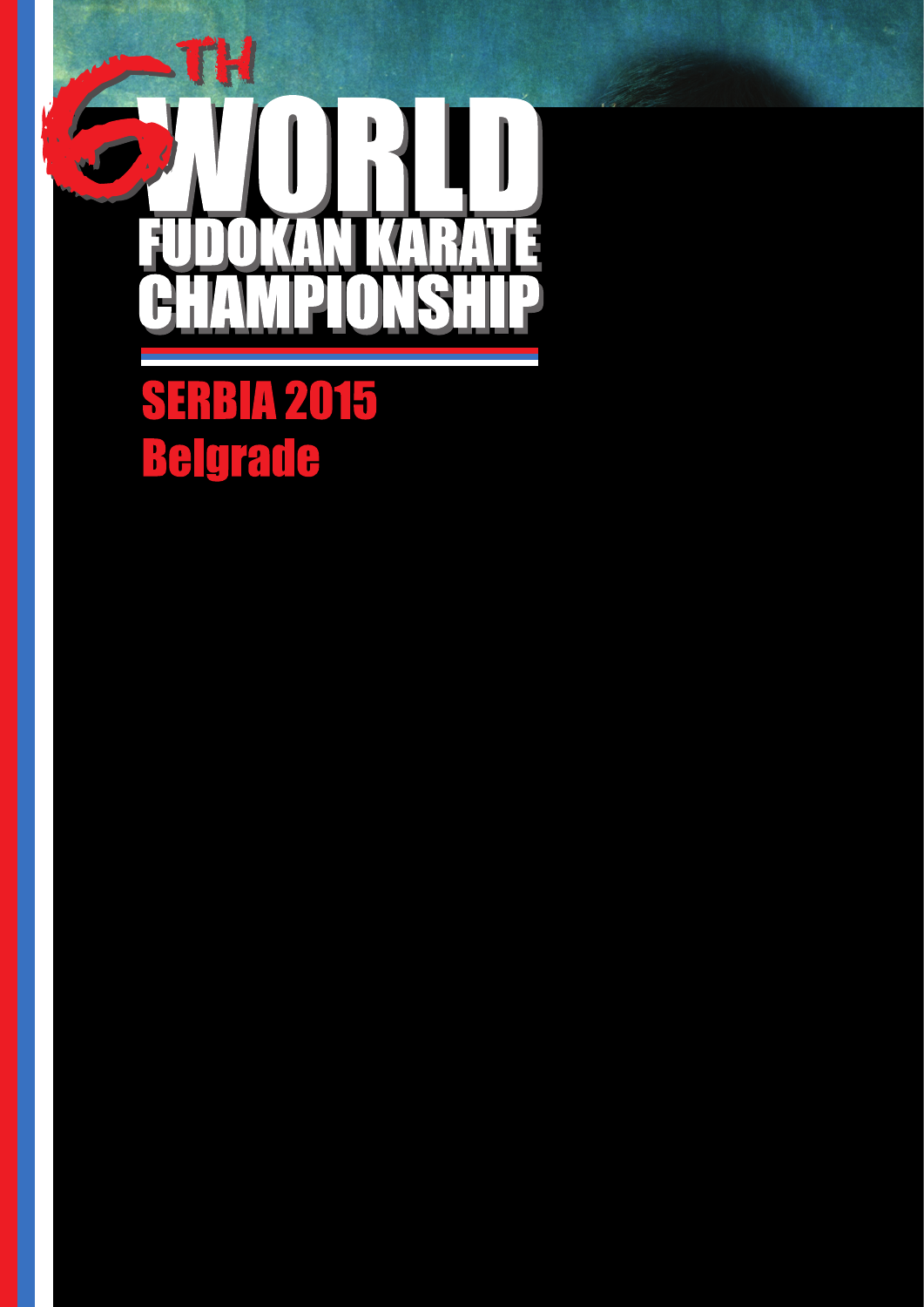#### **SERBIAN FUDOKAN FEDERATION**

Co-organizing Committee of World Fudokan federation Russian Fudokan federation and Serbian Fudokan federation

**To: WFF Officials WFF National Federation Members June, 2015**

**Dear Athletes, Coaches, Instructors, Officials, Judges and Friends of Karate,**

On behalf of WORLD FUDOKAN FEDERATION, RUSSIAN FUDOKAN FEDERATION and SERBIAN FUDOKAN FEDERATION - we have the greatest honor and to invite all national federations to the

# **6th WORLD FUDOKAN CHAMPIONSHIPS For Cadets, Juniors, Youth, Seniors and Veterans**

to be held on December  $02 - 06$ ,  $2015$ .

in Belgrade – Serbia

This year Yorga brothers are celebrating 55 years of practicing karate and 35 years of Fudokan, their devotion and commitment to karate and Fudokan as sport, art, lifestyle and the philosophy of life. We would be honored by your presence to this anniversary and your participation on this Championships.

During the Championship Fudokan Federation of Serbia will organize international referee and coach Course during which will be presented new improved Fudokan rules.

Official information regarding competition program, participation, protocols, accommodation etc. will be sent to you regularly and updated on our internet presentations: www.fudokanifo.com.

With all of our heart, we are inviting you to be a part of this special jubilee! We are counting on your presence, for a successful World Fudokan Championship!

#### **WELCOME!!!**

**Executive Director of UWKF Founder of Fudokan** 

**PRESIDENT Of WFF <b>EXECUTIVE PRESEDENT OF WFF PRESIDENT Of SFF SENSEI RAIEEV SINHA Univ. Prof. ILIIA IORGA, M.D., PhD** Mr. MILOS SENIC 7. DAN Soke 10. DAN 7. DAN **Founder of WFF**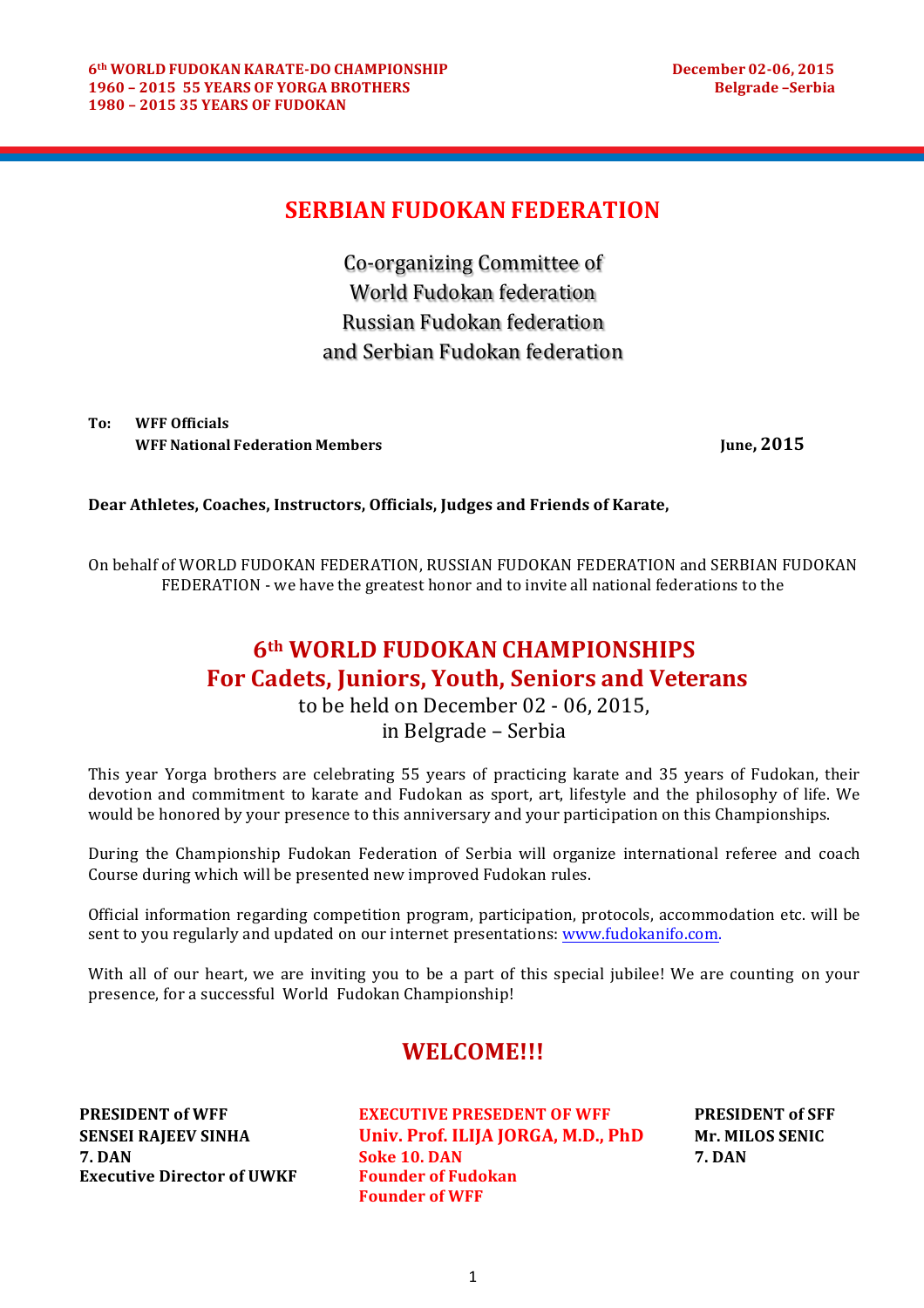#### **6th WORLD FUDOKAN CHAMPIONSHIP FOR CADETS, JUNIORS, YOUTH, SENIORS AND VETERANS 6th WORLD FUDOKAN CUP FOR CHILDREN**

**Belgrade, SERBIA, 02 - 06 December, 2015**

- **Sanctioned by: WORLD FUDOKAN FEDERATION President: Sensei Mr. RAJEEV SINHA Ph.D.**
- **Approved by: CHAIRMAN of WFF Univ. Prof. ILIJA JORGA, M.D., Ph.D. Soke 10. DAN Founder of FUDOKAN Founder of WFF**
- **Hosted by:** SERBIAN FUDOKAN FEDERATION **President: Mr. MILOS SENIC 7. DAN**
- **Organized by: Tournament Organizing Committee (T.O.C.) of the WORLD Fudokan Championships 2015 T.O.C. PRESIDENT: PRESIDENT OF RUSSIAN FUDOKAN FEDERATION sensei VASILY SAVRANSKY T.O.C. VICE PRESIDENT: Mr. ALEKSANDAR SIMIĆ**
- **Date: December 02ND – 06TH, 2015**
- Place: **Belgrade, SERBIA**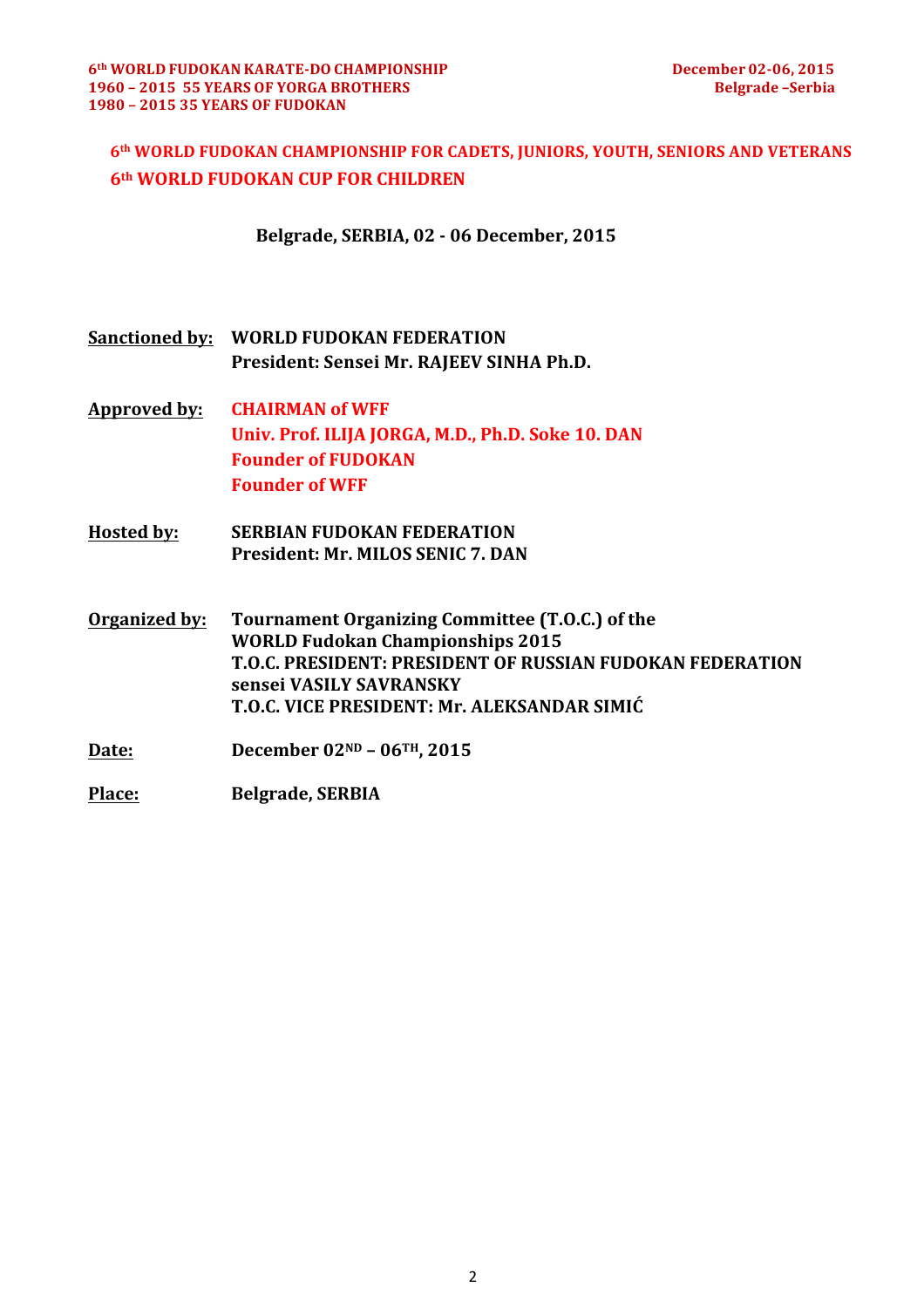#### **PARTICIPANTS:**

**Athletes officially selected by the WFF - National Federation Members of each**  country according to the following requirements:

- 1. Each country shall be represented by one official team.
- 2. Co-organizing countries have the right for a double quota of participants
- **3. Each athlete must be a citizen of the represented country.**
- **4. Each athlete must know, thoroughly understand and be able to compete under the WFF - Competition Rules.**
- **5. Every participant must be free of any physical or mental handicap - therefore cannot cause any kind of difficulties during competition, under the WFF Rules.**
- **6. All competitors must have Medical Release signed by official national doctor.**

#### **All National Federation participants must be WFF Member for 2015.**

**Participation** on the World Championships and Cup is conditioned by the payment of all membership fees to WFF (affiliation – for the new members, annual membership fee for 2015).

**All athletes who want to enter the World Championships competitions MUST have a Fudokan BUDOPASS with the Annual Visa - 2015.** 

**All athletes for Ippon-Shobu-Kumite must have gloves and mouth guard and groin protection for male and chest protection for female.**

#### **SPECIAL ATTENTION TO THE DELEGATIONS LEADERS!**

**On the registration for the competition, all delegations leaders must show to the WFF secretariat - DAN registration number for all black belt holders - for coaches, international judges and athletes.**

\* **Only registered Black belt holders are allowed to enter the competition!**

**Dear federation leaders,**

**In order to have properly organized Championship - it is very important that you send your complete team applications (lists with names of participants and competition categories)**

### **LATEST BY NOVEMBER 04, 2015 TO THE ONLINE REGISTRATION ON http://fudokanchampionships.com/login.php**

**Thank you in advance!**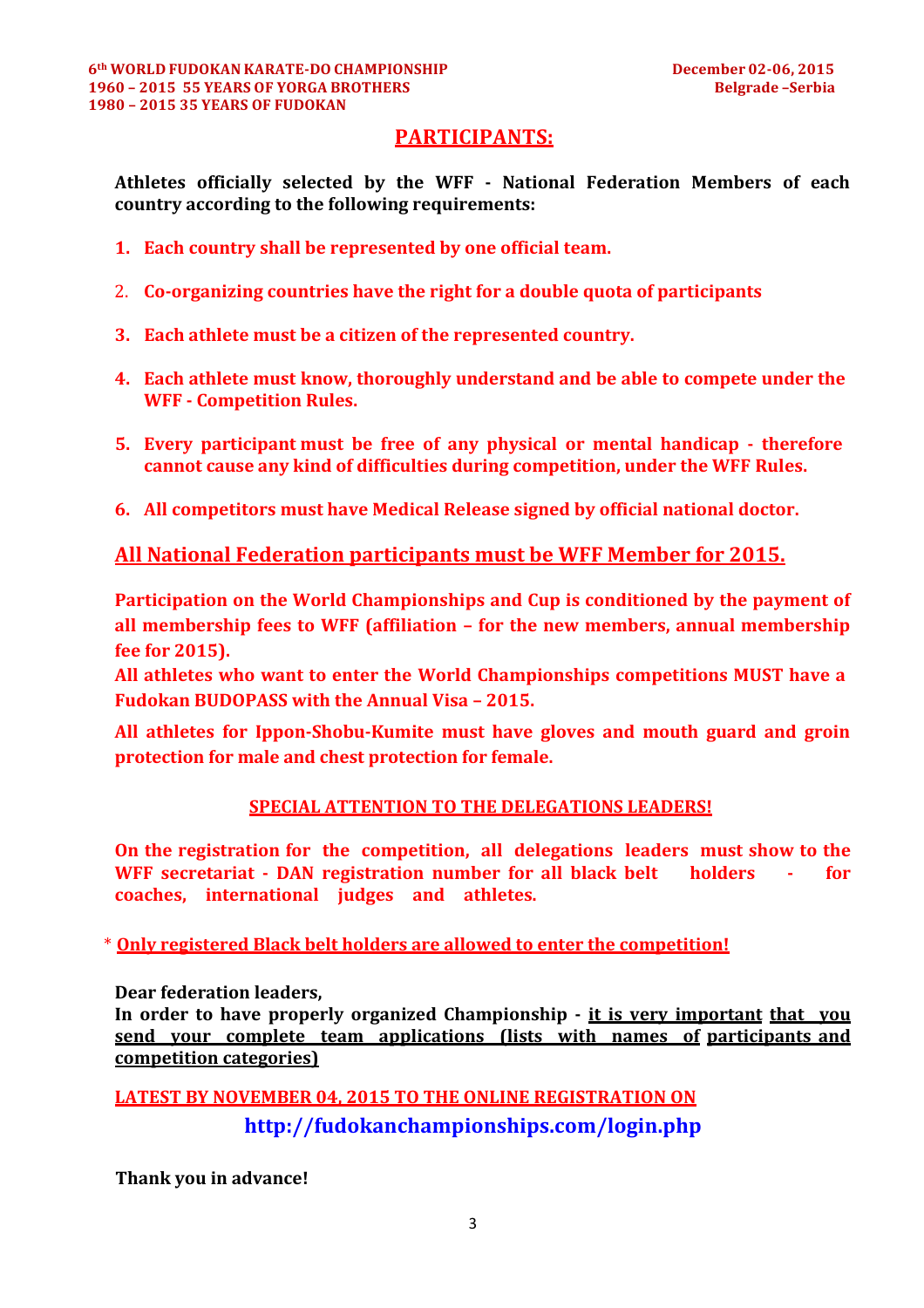#### **6th WORLD FUDOKAN CHAMPIONSHIP FOR CADETS, JUNIORS, YOUTH, SENIORS AND VETERANS 6th WORLD FUDOKAN CUP FOR CHILDREN**

**Belgrade, SERBIA, 02 - 06 December, 2015**

# **WFF-COMPETITION RULES**

### Each country shall be represented by one official team, With participants, aged 6 to 13 years old, and which will compete under the WFF- COMPETITION RULES

### **COMPETITION CATEGORIES**

#### **A. CHILDREN I. AGE 6-7 YEARS ( BORN IN 2008-2009)**

| Individual Kata Girls  | No limit per country | Team Kata Girls               | No limit per country |
|------------------------|----------------------|-------------------------------|----------------------|
| Individual Kata Boys   | No limit per country | Team Kata Boys                | No limit per country |
| Enbu Girl-Boy          | No limit per country | Enbu Boy-Boy                  | No limit per country |
| Individual Kihon girls | No limit per country | individual kihon – ipon girls | No limit per country |
| Individual kihon boys  | No limit per country | Individual kihon -ipon boys   | No limit per country |

#### **B. CHILDREN II. AGE 8-9 YEARS (BORN IN 2006-2007)**

| Individual Kata Girls       | No limit per country | Team Kata Girls               | No limit per country |
|-----------------------------|----------------------|-------------------------------|----------------------|
| <b>Individual Kata Boys</b> | No limit per country | Team Kata Boys                | No limit per country |
| Enbu Girl-Boy               | No limit per country | Enbu Boy-Boy                  | No limit per country |
| Individual Kihon girls      | No limit per country | individual kihon - ipon girls | No limit per country |
| individual kihon boys       | No limit per country | Individual kihon -ipon boys   | No limit per country |

#### **C. CHILDREN III. AGE 10-11 YEARS (BORN IN 2004-2005)**

| Individual Kata Girls        | No limit per country | Team Kata Girls              | No limit per country |
|------------------------------|----------------------|------------------------------|----------------------|
| Individual Kata Boys         | No limit per country | Team Kata Boys               | No limit per country |
| Ind. Jiyu-Ippon-Kumite Girls | No limit per country | Enbu Girl-Boy                | No limit per country |
| Ind. jiyu-ippon kumite boys  | No limit per country | Enbu Boy-Boy                 | No limit per country |
| Individual Kihon girls       | No limit per country | Team jiyu-ippon kumite boy   | No limit per country |
| <b>Individual Kihon Boys</b> | No limit per country | Team jiyu-ippon kumite girls | No limit per country |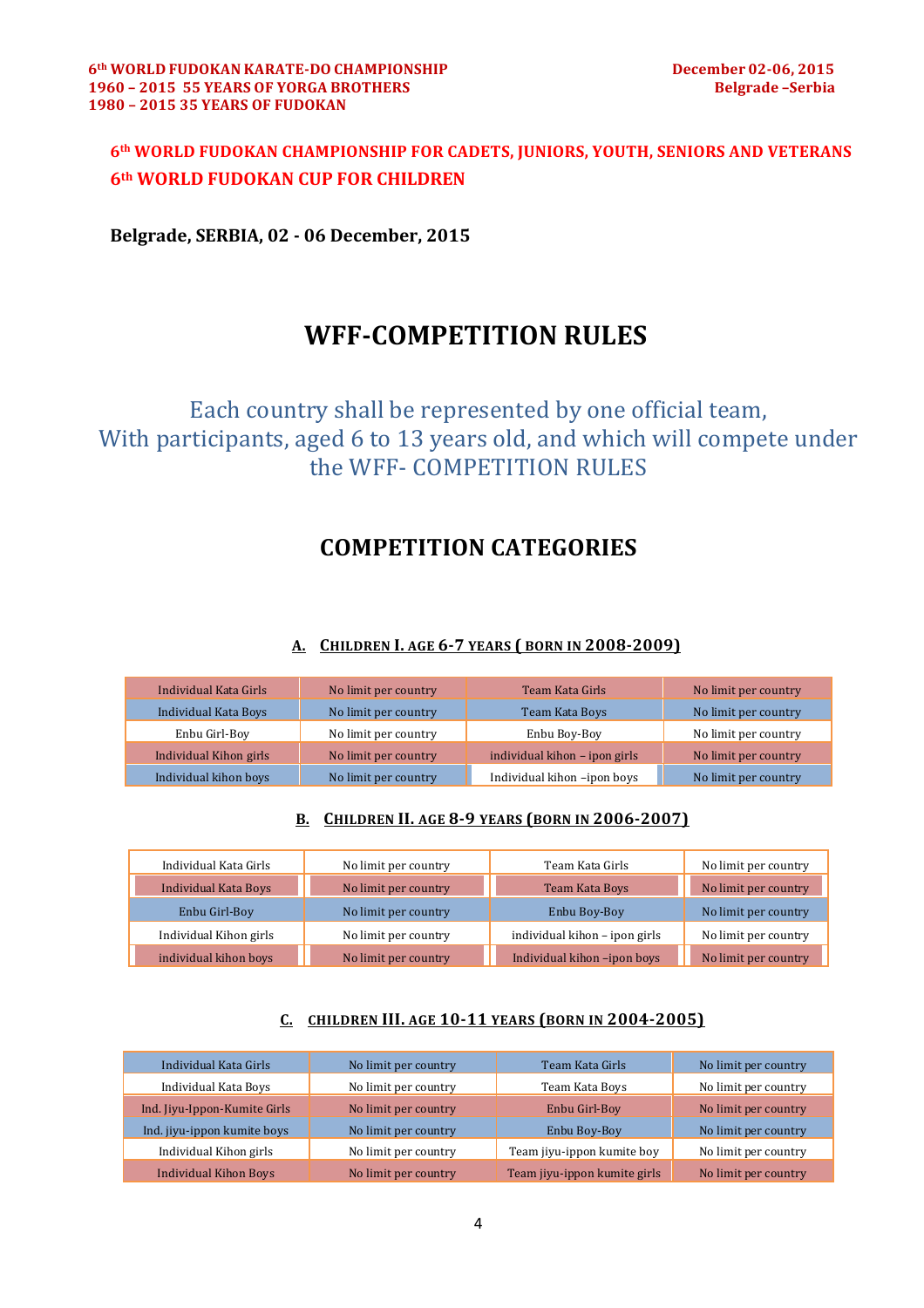| Individual Kata Girls        | No limit per country | Team Kata Girls              | No limit per country |
|------------------------------|----------------------|------------------------------|----------------------|
| Individual Kata Boys         | No limit per country | Team Kata Boys               | No limit per country |
| Ind. Jiyu-Ippon-Kumite Girls | No limit per country | <b>Enbu Girl-Boy</b>         | No limit per country |
| Ind. jiyu-ippon kumite boys  | No limit per country | Enbu Boy-Boy                 | No limit per country |
| Individual Kihon girls       | No limit per country | Individual Kihon boys        | No limit per country |
| Team jiyu-ippon kumite boys  | No limit per country | Team jiyu-ippon kumite girls | No limit per country |

#### **D. CHILDREN IV. AGE 12-13 YEARS (BORN IN 2002-2003)**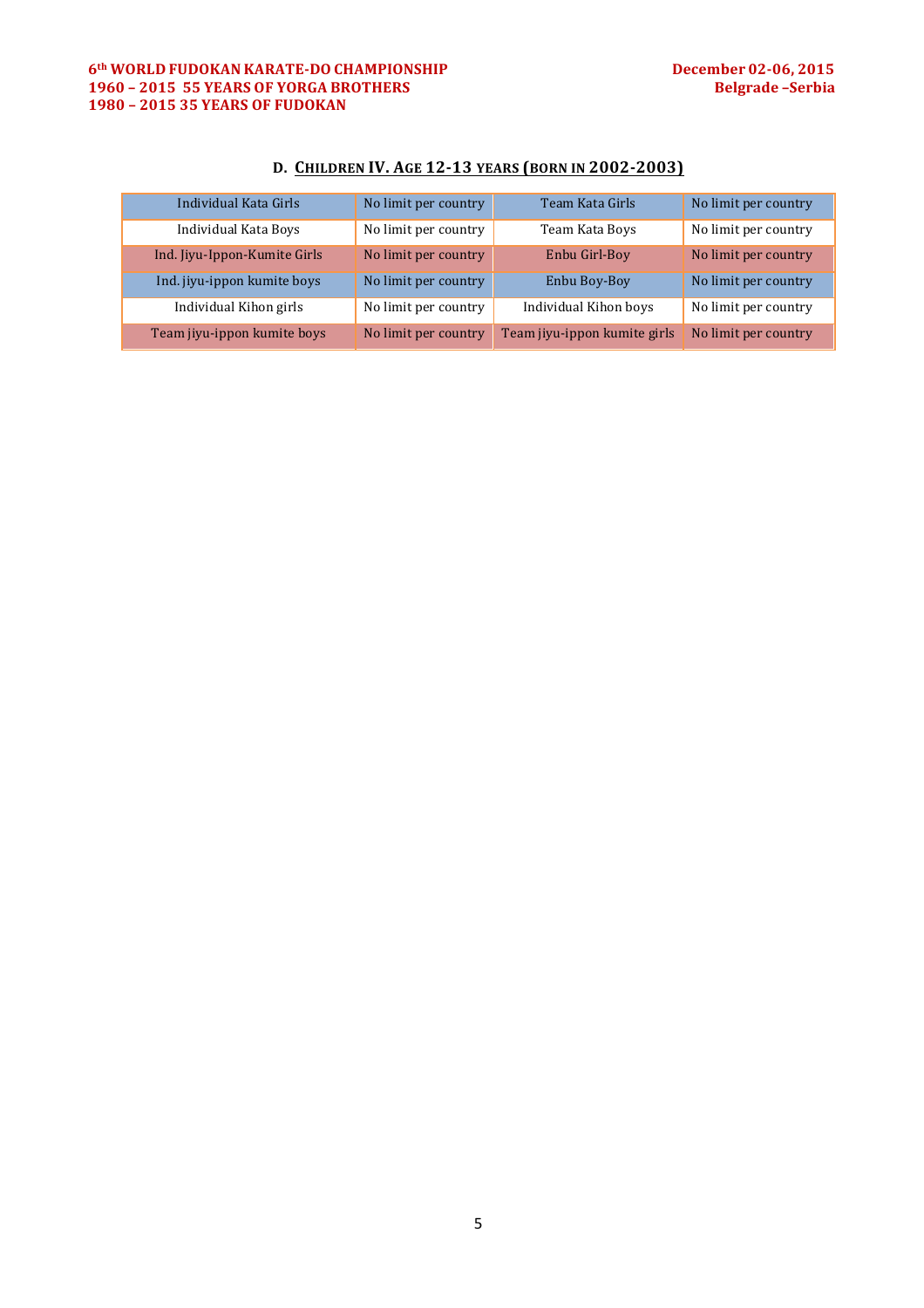# **COMPETITION RULES (WORLD CHILDREN'S CUP)**

#### **INDIVIDUAL KATA:**

#### **Groups: A, B, C, D: eliminations, semi-finals, finals - FLAG SYSTEM plus Repassage**

TYPE OF KATA (individual and team):

| Group A: elimination/semi-final/final | Heian 1-2-3, Taikyoku                       |
|---------------------------------------|---------------------------------------------|
| Group B: elimination/semi-final/final | Heian 1-2-3-4-5, Heian Oi Kumi              |
| Group C: elimination/semi-final/final | Heian 1-2-3-4-5, Heian Oi Kumi, Bassai-Dai  |
| Group D: elimination/semi-final/final | Heian 1-2-3-4-5, Heian Oi-Kumi, Bassai-Dai, |
|                                       | Kanku Dai, Jion, Enpi                       |

Team Kata: Each team will be composed of 3 contestants (1) athlete can be from the younger group)

#### **APLICATION OF KATA (Bunkai)**

Children groups (only D) must demonstrate Application of Kata.

### **JIUY IPPON KUMITE (Groups C, D):**

ATTACK: Kizami-Tsuki-Jodan, Oi-Tsuki-Jodan, Gyaku-Tsuki-Chudan,Mae-Geri-Chudan, Mawashi-Geri- Jodan; 

> \*IN FINAL MATCHES ONLY - plus RENZOKU-KOGEKI-WAZA: Kizami-Tsuki-Jodan - Mawashi-Geri-Jodan - Uraken-Uchi-Jodan - Gyaku-Tsuki-Chudan.

#### DEFENCE: ONLY Uke-waza, counter attack: Gyaku-Tsuki-Chudan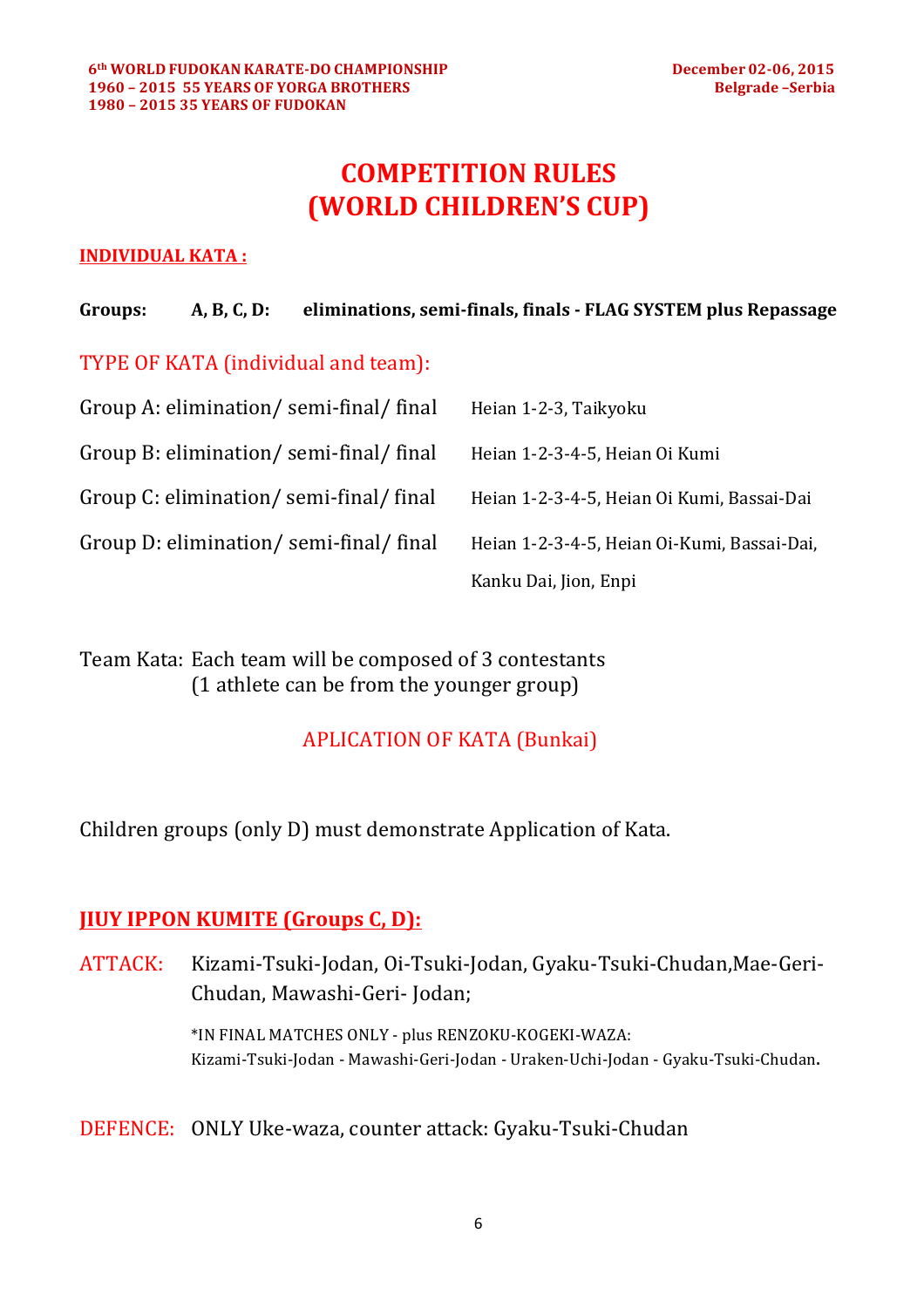#### **6th WORLD FUDOKAN KARATE-DO CHAMPIONSHIP December 02-06, 2015 1960 - 2015 55 YEARS OF YORGA BROTHERS 1980 – 2015 35 YEARS OF FUDOKAN**

#### **KIHON-IPPON KUMITE (GROUP A):**

| ATTACK:  | Natural stance: Gedan-barai step back in zenkutsu dachi and attack FROM LEFT<br>(HIDARI) AND FROM RIGHT (MIGI) STANCE!!! |
|----------|--------------------------------------------------------------------------------------------------------------------------|
| DEFENSE: | Heiko (Yoi) dachi                                                                                                        |

| 1.<br><b>ATTACK:</b><br><b>DEFENSE:</b> | AKA -<br>SHIRO - | Oi-tsuki (jodan)<br>Age-uke counter attack: Gyaku-Tsuki-Chudan |
|-----------------------------------------|------------------|----------------------------------------------------------------|
| 2.                                      |                  |                                                                |
| <b>ATTACK</b>                           | AKA -            | Oi-tsuki (chudan)                                              |
| <b>DEFENSE</b>                          | SHIRO -          | Soto-uke counter attack: Gyaku-Tsuki-Chudan                    |
| 3.                                      |                  |                                                                |
| <b>ATTACK:</b>                          | AKA -            | Mae-geri (chudan)                                              |
| <b>DEFENSE:</b>                         | SHIRO -          | Gedan-barai counter attack: Gyaku-Tsuki-Chudan                 |

#### **KIHON-IPPON KUMITE GROUP B:**

| 1.              |         |                                                |
|-----------------|---------|------------------------------------------------|
| <b>ATTACK:</b>  | AKA -   | Oi-tsuki(jodan)                                |
| <b>DEFENSE:</b> | SHIRO - | Age-uke counter attack: Gyaku-Tsuki-Chudan     |
| 2.              |         |                                                |
| <b>ATTACK:</b>  | AKA -   | Mae-geri(chudan)                               |
| <b>DEFENSE:</b> | SHIRO - | Gedan-barai counter attack: Gyaku-Tsuki-Chudan |
| 3.              |         |                                                |
| <b>ATTACK:</b>  | AKA -   | Mawashi-geri(chudan)                           |
| <b>DEFENSE:</b> | SHIRO-  | Uchi-uke counter attack: Gyaku-Tsuki-Chudan    |
|                 |         |                                                |

#### **KIHON KUMITE:**

#### From natural stance must step back with Gedan-barai and start techniques FROM LEFT **(HIDARI) AND FROM RIGHT (MIGI) STANCE!!!**

#### GROUP **A, B** GROUP **C, D**

| 1. Oi-Zuki-Jodan          | forward  | 1. Oi-Zuki-Jodan          | forward  |
|---------------------------|----------|---------------------------|----------|
| 2. Age-Uke/Gyaku-Zuki     | backward | 2. Age-Uke/Gyaku-Zuki     | backward |
| 3. Gyaku-Zuki Chudan      | forward  | 3. Oi-Zuki-Chudan         | forward  |
| 4. Uchi-Uke/Gyaku-Zuki    | backward | 4. Soto-Uke/Gyaku-Zuki    | backward |
| 5. Mae-Geri-Chudan        | forward  | 5. Mae-Geri-Chudan        | forward  |
| 6. Gedan-barai/Gyaku-Zuki | backward | 6. Gedan-barai/Gyaku-Zuki | backward |
|                           |          | 7. Mawashi-Geri-Jodan     | forward  |
|                           |          | 8. Uchi-Uke/Gyaku-Zuki    | backward |
|                           |          |                           |          |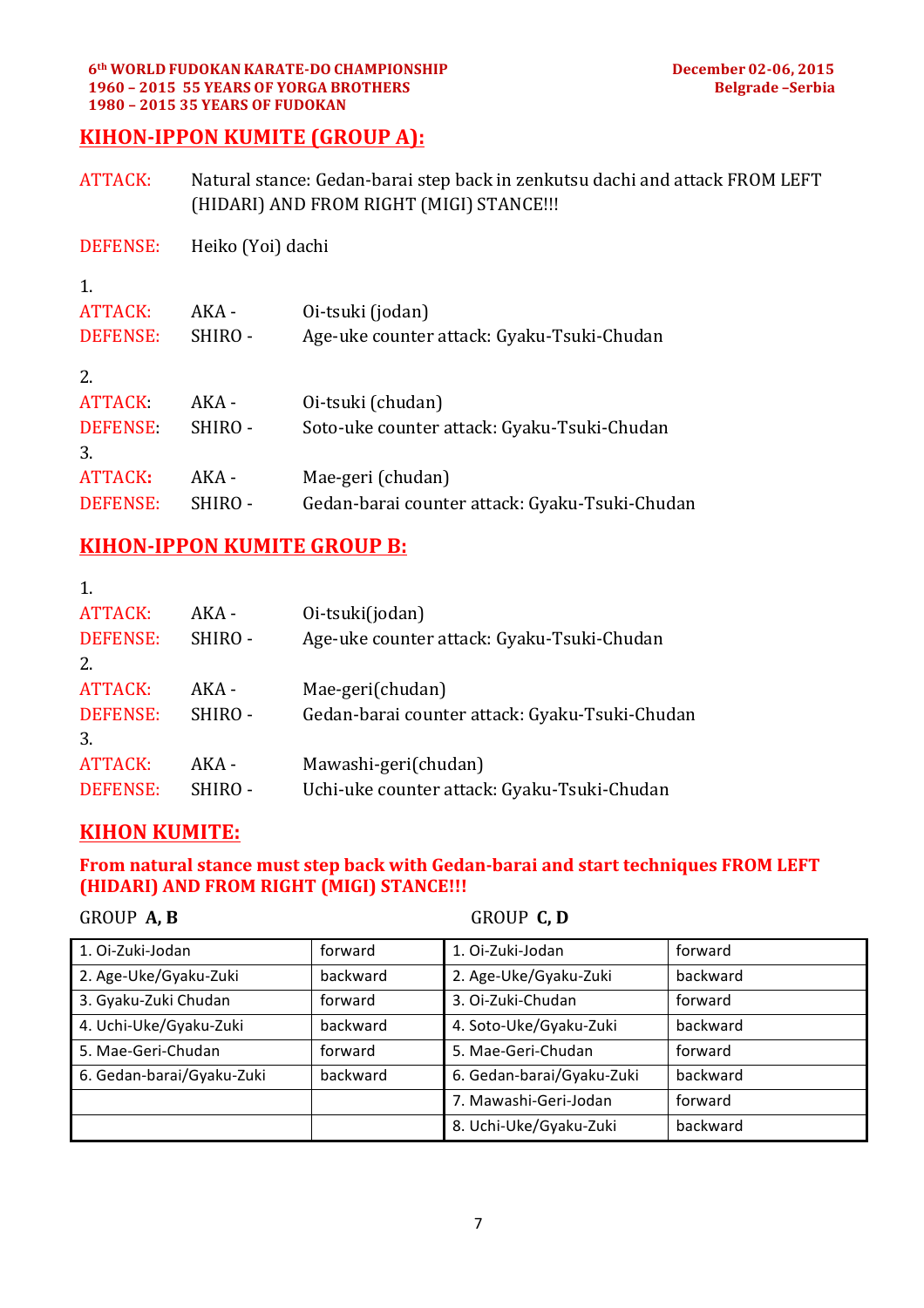#### **6th World Fudokan Karate Championships**

### Participants aged 14+ (cadets, juniors, youth, seniors and veteran category), competing under WFF rules, as following:

#### **Each country shall be represented by one official team**

### **COMPETITION CATEGORIES**

#### **E.** CADETS AGE 14-15 YEARS (BORN IN 2000 – 2001)

| Individual Kata Women | 8 athletes/Country | Team Kata Women   | 2 team/Country |
|-----------------------|--------------------|-------------------|----------------|
| Individual Kata Men   | 8 athletes/Country | Team Kata Men     | 2 team/Country |
| Ind. Fuku-Go Woman    | 8 athletes/Country | Enbu Woman/Man    | 2 team/Country |
| Ind. Fuku-Go Men      | 8 athletes/Country | Enbu Man/Man      | 2 team/Country |
| Ind. Kumite Women     | 8 athletes/Country | Kumite team women | 2 team/country |
| Ind. Kumite Men       | 8 athletes/Country | Kumite Team Men   | 2 team/Country |

#### **F. JUNIORS AGE 16-18 YEARS (BORN IN 1997 - 1999)**

| Individual Kata Women | 8 athletes/Country | Team Kata Women   | 2 team/Country |
|-----------------------|--------------------|-------------------|----------------|
| Individual Kata Men   | 8 athletes/Country | Team Kata Men     | 2 team/Country |
| Ind. Fuku-Go Woman    | 8 athletes/Country | Enbu Woman/Man    | 2 team/Country |
| Ind. Fuku-Go Men      | 8 athletes/Country | Enbu Man/Man      | 2 team/Country |
| Ind. Kumite Women     | 8 athletes/Country | Kumite team women | 2 team/country |
| Ind. Kumite Men       | 8 athletes/Country | Kumite Team Men   | 2 team/Country |

#### G. **YOUTHS AGE 19-21 YEARS** (BORN IN 1994-1996)

| Individual Kata Women   | 8 athletes/Country | Team Kata Women         | 2 team/Country |
|-------------------------|--------------------|-------------------------|----------------|
| Individual Kata Men     | 8 athletes/Country | Team Kata Men           | 2 team/Country |
| Ind. Fuku-Go Woman      | 8 athletes/Country | Enbu Woman/Man          | 2 team/Country |
| Ind. Fuku-Go Men        | 8 athletes/Country | Enbu Man/Man            | 2 team/Country |
| Ind. Kumite Women       | 8 athletes/Country | Kumite team women       | 2 team/country |
| Ind. Kumite Men         | 8 athletes/Country | Kumite Team Men         | 2 team/Country |
| Kobudo                  | 8 athletes/country | Team Ko-go Kumite men   | 1 team/Country |
| Ind. Ko-go Kumite men   | 8 athletes/country | Team Ko-go Kumite Women | 1 team/Country |
| Ind. Ko-go Kumite Women | 8 athletes/country |                         |                |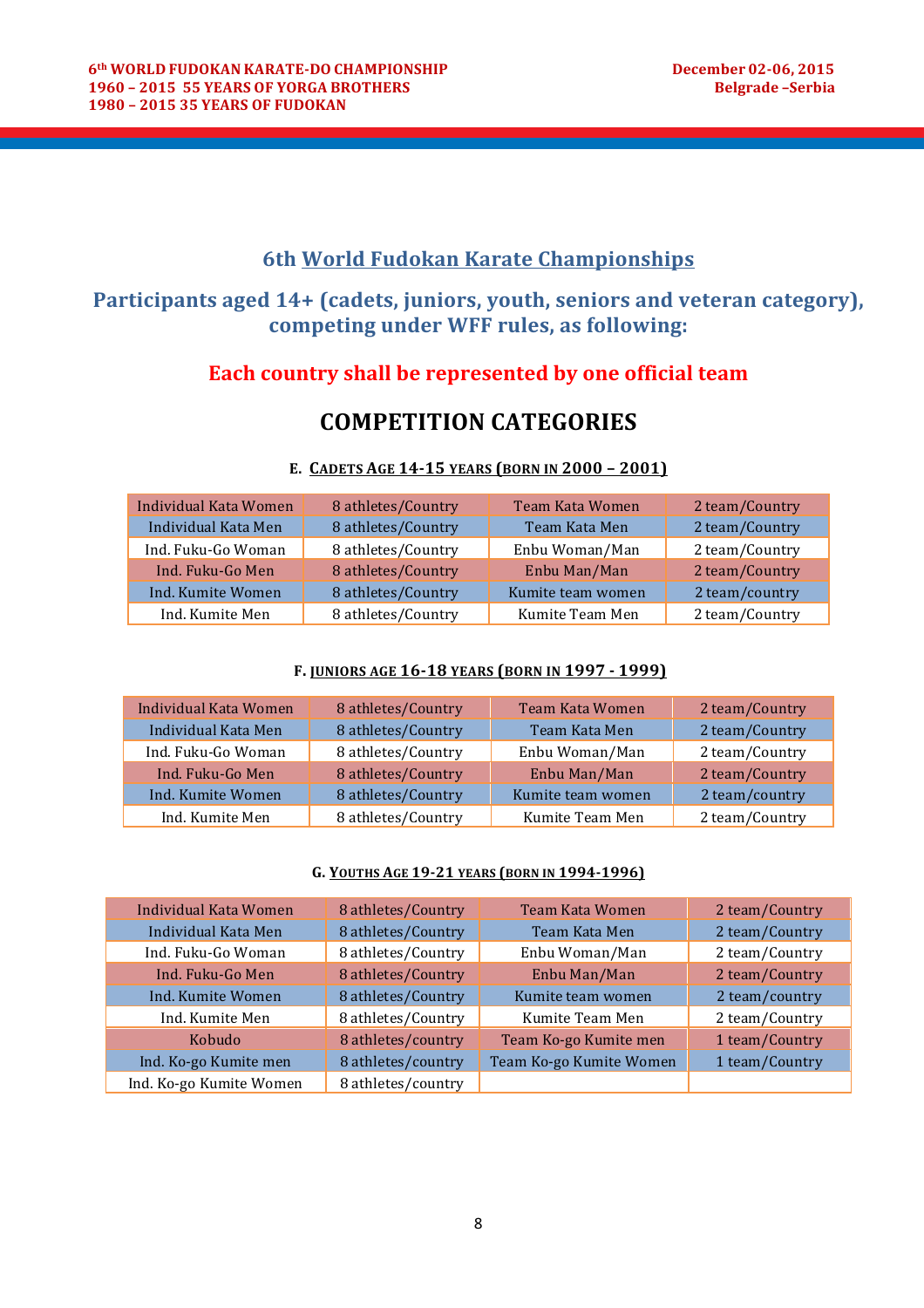#### **6th WORLD FUDOKAN KARATE-DO CHAMPIONSHIP December 02-06, 2015 1960 – 2015 55 YEARS OF YORGA BROTHERS Belgrade –Serbia 1980 – 2015 35 YEARS OF FUDOKAN**

#### **H. SENIORS**

#### **SENIORS, YOUNGER GROUP (FROM 21 - 34 YEARS)**

| Individual Kata Women | 4 athletes/Country | Team Kata Women   | 1 team/Country |
|-----------------------|--------------------|-------------------|----------------|
| Individual Kata Men   | 4 athletes/Country | Team Kata Men     | 1 team/Country |
| Ind. Fuku-Go Woman    | 4 athletes/Country | Enbu Woman/Man    | 1 team/Country |
| Ind. Fuku-Go Men      | 4 athletes/Country | Enbu Man/Man      | 1 team/Country |
| Ind. Kumite Women     | 4 athletes/Country | Kumite team women | 1 team/country |
| Ind. Kumite Men       | 4 athletes/Country | Kumite Team Men   | 1 team/Country |
| Kobudo                | 4 athletes/country |                   |                |

#### **I. SENIORS**

#### **SENIORS, OLDER GROUP (FROM 35 – 49 YEARS)**

| Individual Kata Women   | 4 athletes/Country | Team Kata Women         | 1 team/Country |
|-------------------------|--------------------|-------------------------|----------------|
| Individual Kata Men     | 4 athletes/Country | Team Kata Men           | 1 team/Country |
| Ind. Fuku-Go Woman      | 4 athletes/Country | Enbu Woman/Man          | 1 team/Country |
| Ind. Fuku-Go Men        | 4 athletes/Country | Enbu Man/Man            | 1 team/Country |
| Ind. Kumite Women       | 4 athletes/Country | Kumite team women       | 1 team/country |
| Ind. Kumite Men         | 4 athletes/Country | <b>Kumite Team Men</b>  | 1 team/Country |
| Ind. Ko-go Kumite men   | 4 athletes/Country | Team Ko-go Kumite men   | 1 team/Country |
| Ind. Ko-go Kumite Women | 4 athletes/Country | Team Ko-go Kumite Women | 1 team/Country |

#### **SENIORS, WEIGHT CATEGORIES**

#### **IPPON SHOBU INDIVIDUAL KUMITE (Weight category)**

| Year category                   | Weight category     |
|---------------------------------|---------------------|
| Ind. Kumite (Ippon Shobu) Women | -53kg, -60kg, -70kg |
| Ind. Kumite (Ippon Shobu)       | light: -64kg,       |
| Men                             | half-light -69kg,   |
|                                 | medium -75kg,       |
|                                 | half-heavy -82kg,   |
|                                 | heavy -90kg,        |
|                                 | super heavy +90kg   |

Organizers take all rights for merge categories in case that in one category is less then 4 competitors

### **INDIVIDUAL KATA COMPETITION – ELIMINATIONS AND SEMI-FINALS WILL BE BY FLAG SYSTEM, FINALS – POINT SYSTEM**

### **IMPORTANT NOTE: KATE - FLAG REPASSAGE** FINALS: POINT SISTEM (DRAWING FOR PLACEMENT 1 TO 4)

\* in weight senior categories can participate both group of seniors – younger and older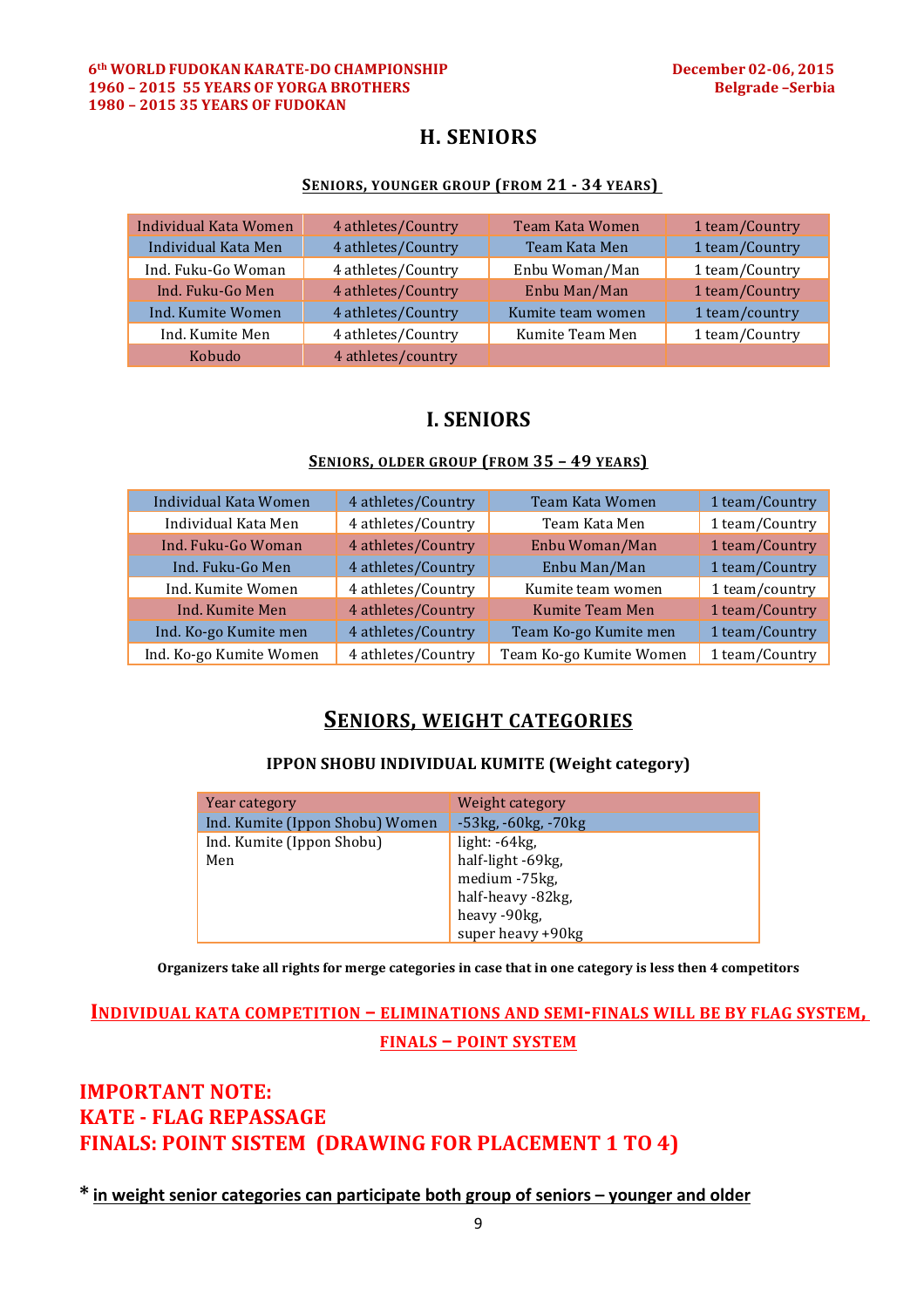### **J. VETERANS**

| <b>KATA</b>   |
|---------------|
| Age category  |
| 50 to 54 year |
| 55 to 59      |
| 60 to 64 year |
| 65 to 69      |
| 70 and older  |
|               |

Participants of any age category can compete according to body weight in any of listed weight category

| <b>KOGO - KUMITE</b> | KUMITE -<br>Weight and open categories | <b>FUKU-GO</b> |
|----------------------|----------------------------------------|----------------|
| Age category         | Age category                           | Age category   |
| 50 to 54 year        | 50 to 54 year                          | 50 to 54 year  |
| 55 to 59             | 55 to 59                               | 55 to 59       |
| 60 to 64 year        | 60 to 64 year                          | 60 to 64 year  |
| 65 to 69             | 65 to 69                               | 65 to 69       |
| 70 and older         | 70 and older                           | 70 and older   |

Participants of any age category can compete according to body weight in any of listed weight category

|                        | <b>TAMASHIWARI</b>              | <b>TSUME-AI</b>                 | <b>KOBUDO</b> |
|------------------------|---------------------------------|---------------------------------|---------------|
|                        | Age category                    | Age category                    | Age category  |
| IN<br><b>VE</b>        | Seniors group H,I (young – old) | Seniors group H,I (young - old) | 36 to 49 year |
| TE                     | Veterans J (all categories)     | Veterans J (all categories)     | 50 to 54 year |
| <b>RA</b><br><b>NS</b> |                                 |                                 | 55 to 59      |
| <b>CA</b>              |                                 |                                 | 60 to 64 year |
| TE<br>GO               |                                 |                                 | 65 to 69      |
| RY:                    |                                 |                                 | 70 and older  |

**Organizers take all rights to merge categories in the case that there is less than 4 competitors in any one category**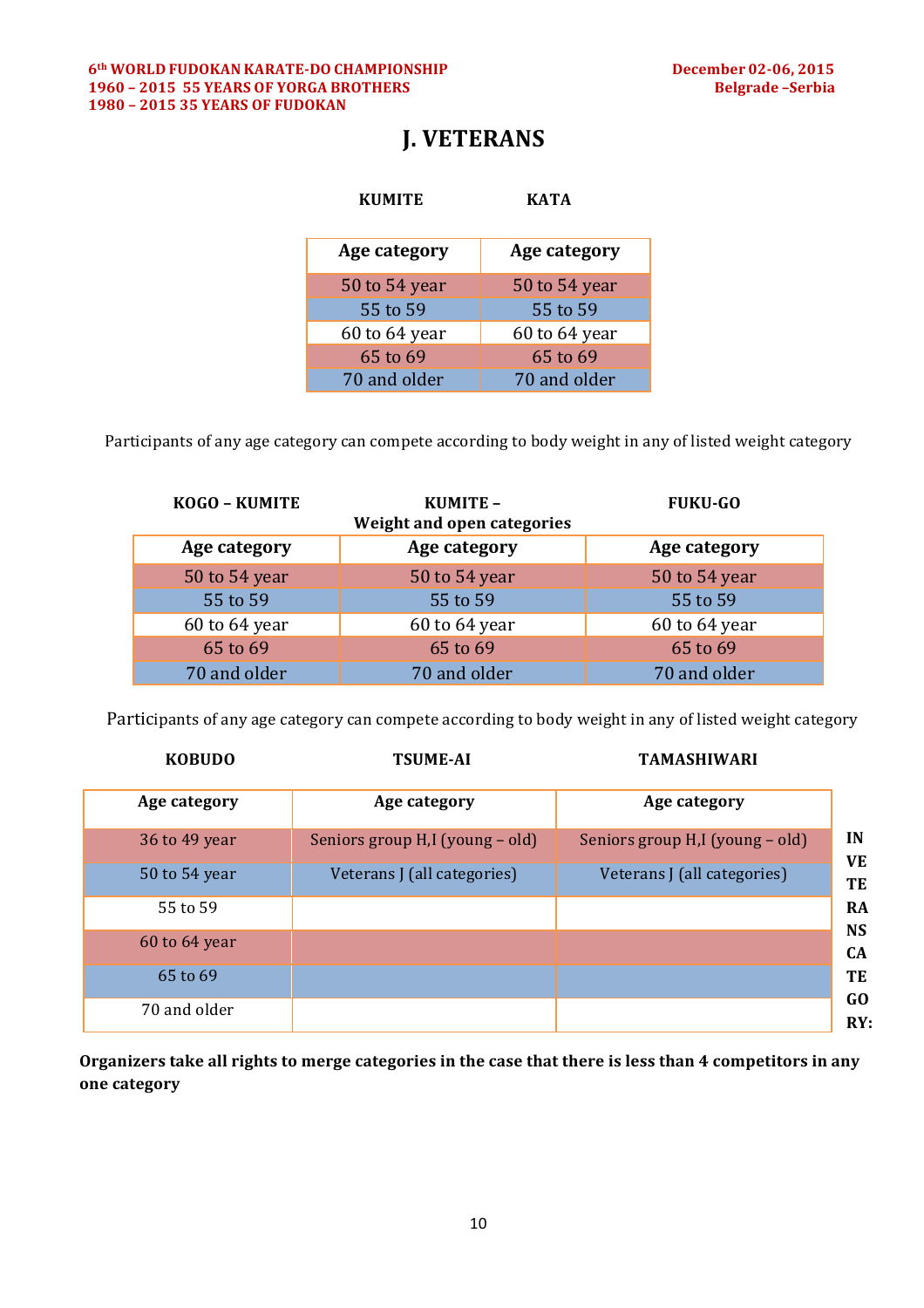#### **COMPETITION RULES**

#### **(WORLD FUDOKAN KARATE CHAMPIONSHIPS)**

#### **ATTENTION:**

1. AN ATHLETE CAN PARTICIPATE IN INDIVIDUAL CATEGORIES ONLY IN HIS AGE CATEGORY. IF **HE PARTICIPATES IN TEAM CATEGORY FOR AN OLDER AGE GROUP, HE CANNOT PARTICIPATE IN THE SAME TEAM CATEGORY IN HIS AGE GROUP** 

**Example:** one junior athlete can participate in individual categories for juniors. He can participate in team kata for youth. In this case he cannot be part of team kata juniors

2. The KUMITE event of FUKU-GO has the SAME RULES for each category as in INDIVIDUAL KUMITE or Kogo Kumite according with the category as below.

# **SYSTEM OF CONTEST:**

#### **INDIVIDUAL KATA:**

Groups:  $E, F, G, H, I$  ( $E.F.K.C.$ ) FLAG SYSTEM – REPASAGE POINT SYSTEM IN FINALS (DRAWING FOR PLACEMENT 1 TO 4)

#### **TYPE OF KATA (individual and team):**

E.F.K.C.

GROUPS: E, F, G, H, I - elimination/ semi-final/ final - All KATAS.

Team Kata: Each team will be composed of 3 contestants (1 athlete can be from the younger group)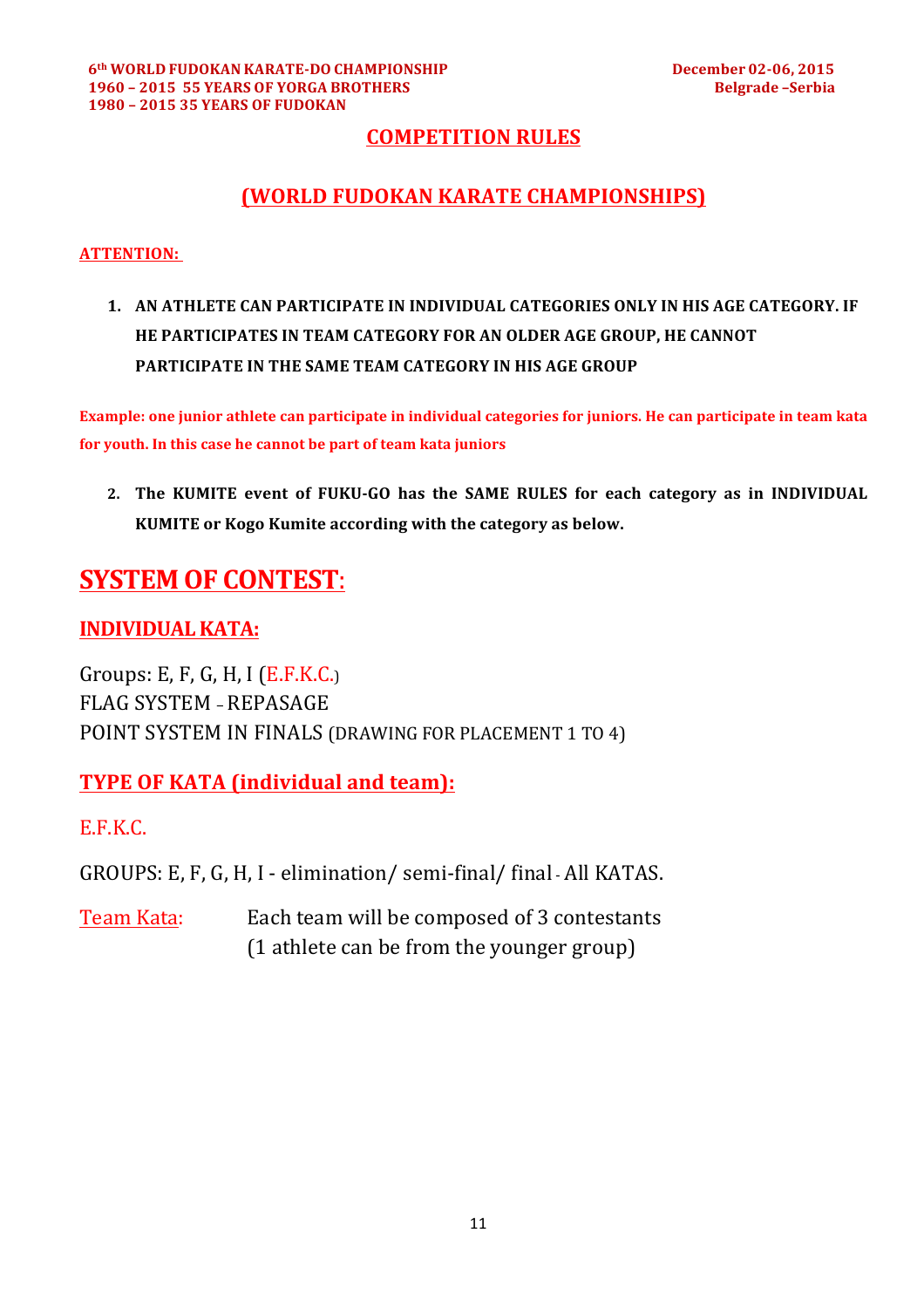# **CHAMPIONSHIP PROGRAM:**

### **JUDGES:**

## **ATTENTION!**

### **ATTENDING THE JUDGE COURSE IS MANDATORY FOR ALL JUDGES!**

# THE JUDGES NOT ATTENDING THE SPECIAL JUDGE COURSE HELD **BEFORE THE CHAMPIONSHIPS WILL NOT BE ALLOWED TO JUDGE AT COMPETITIONS.**

### **ONLY A CLASS JUDGES SHOULD ARRIVE 24h BEFORE CHAMPIONSHIP!**

### **02ND of December 2015 - Wednesday**

#### **Arrival of Judges**

### **18:00 – 19:00 - Judge Course:**

| Sensei Ilija YORGA       | 10 DAN |
|--------------------------|--------|
| Sensei Vladimir YORGA    | 9 DAN  |
| Sensei Sergei Mirutenko  | 7 DAN  |
| Sensei Karl Hans Koening | 7 DAN  |
| Sensei Oleg Alexin       | 6 DAN  |
| Sensei Adrian Nedeloiu   | 5 DAN  |

#### **December 03RD 2015 – Thursday**

- **10:00 – 13:00 – Judge course and EXAMS**
- **15:00 – 17:00 – Judge course and EXAMS**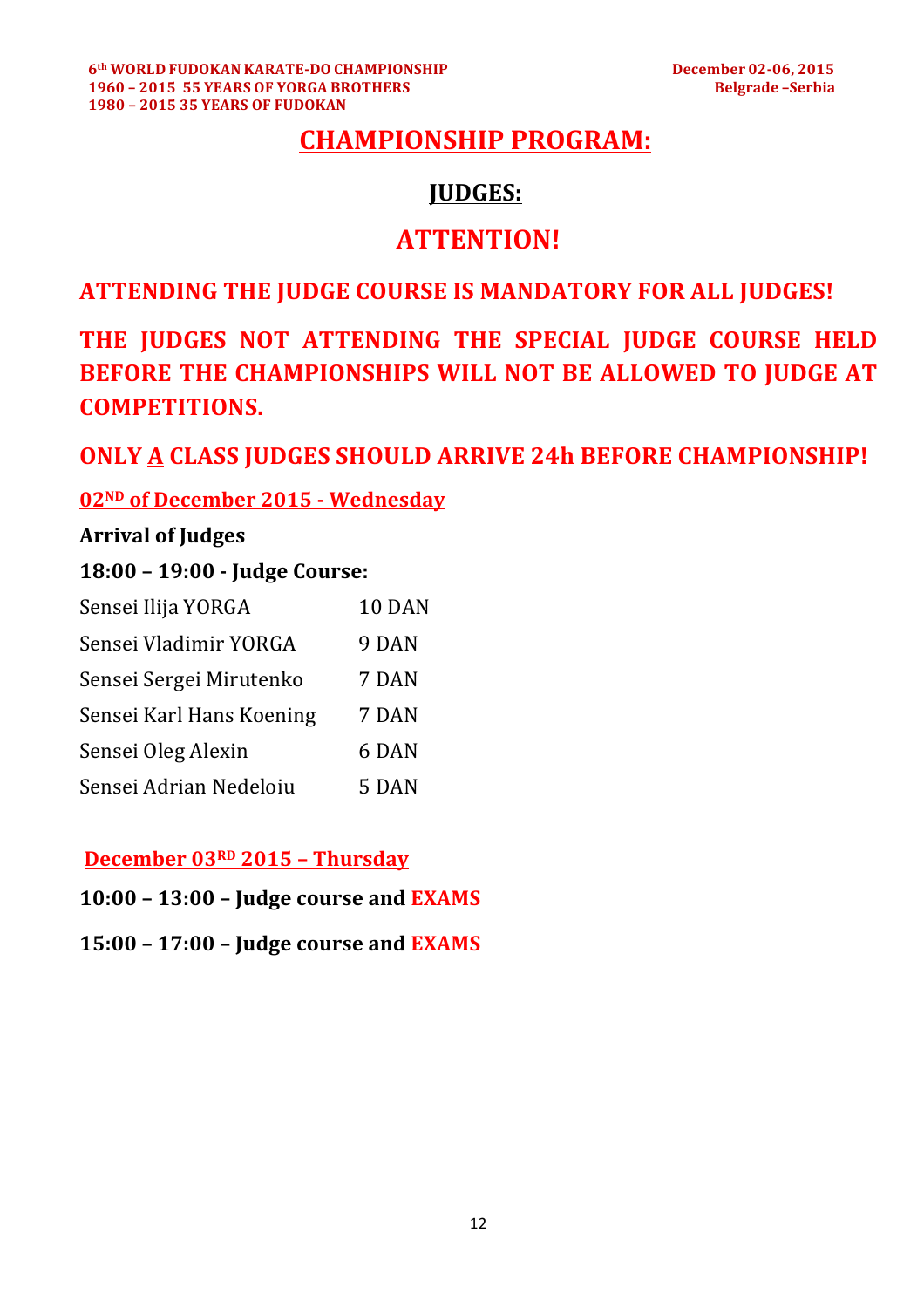### **ATHLETES:**

### **December 03RD 2015 – Thursday**

**Arrival of teams to Belgrade (International Airport Nikola Tesla)**

**Transfer from airport to Hotels** 

**08:00 – 21:00 - ENTRY REGISTRATION**

**Place: Office of the World Championship** 

**21:00 - REGISTRATION DEADLINE**

**(In exceptional cases this deadline shall be extended, with prior notice, for delegations arriving late at the airport)**

#### **December 4th 2015 – Friday**

#### **9:00 – 10:00-Fudokan Karate Seminar**

# **Higashiyama Sensei Prof. Dr. Ilija Jorga 10 DAN**

This seminar is obligatory for all children, cadets, juniors and youth **categories.**

#### **10:30 – Start of competition**

Eliminations, semi-finals, finals for Children Category (WORLD CHILDREN'S CUP)

#### **13:00 – 14:30 Lunch break**

After the break, the World children cup continues.

#### **20.00 End of competition**

# **21:00 - W.F.F. congress – Sava Centar (congress hall)**